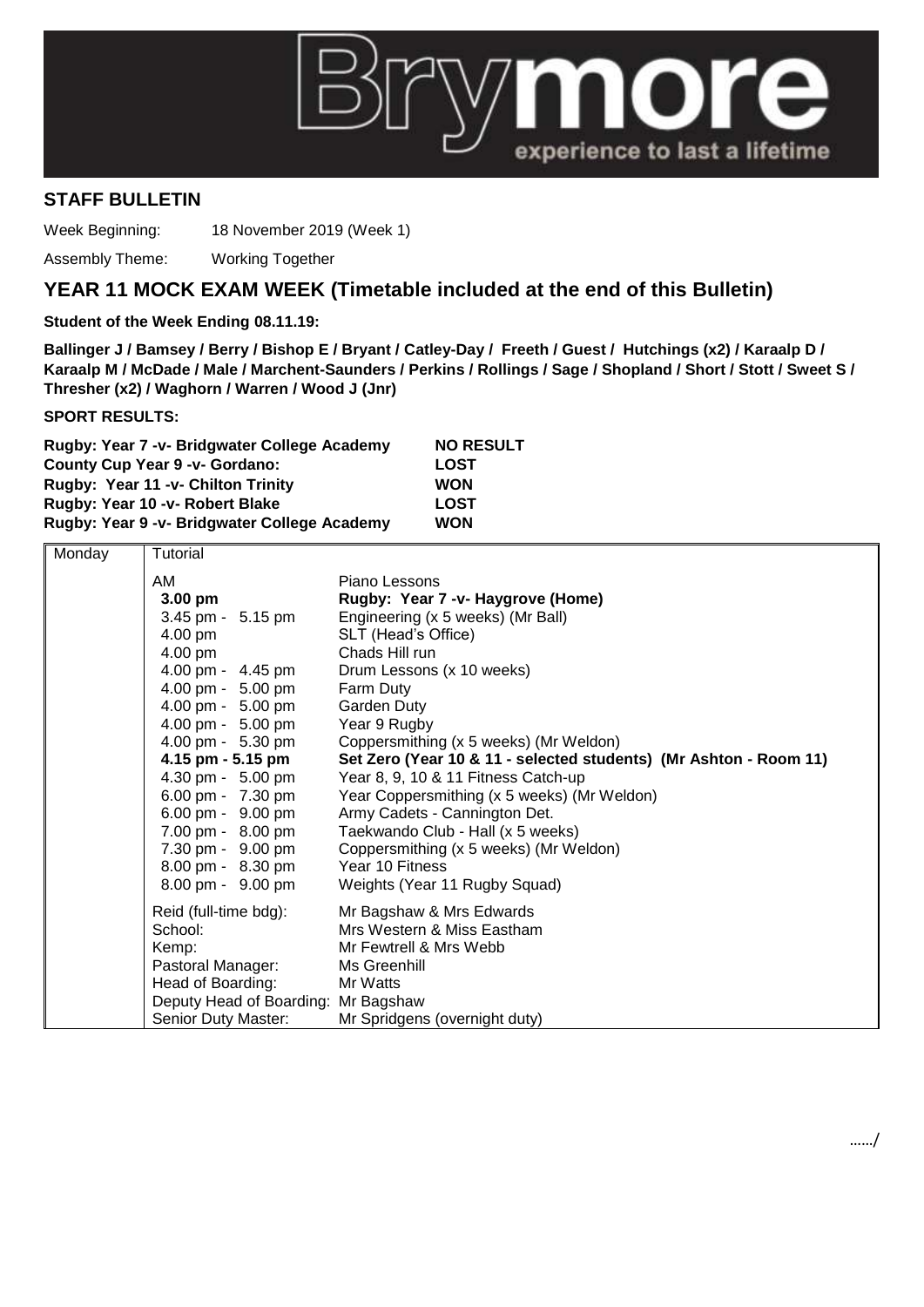| Tuesday   | Tutorial<br>8.40 am - 9.00 am<br><b>PM</b><br>3.00 pm<br>3.45 pm - 5.15 pm<br>4.00 pm<br>4.00 pm - 4.45 pm<br>4.00 pm - 5.00 pm<br>4.00 pm - 5.00 pm<br>4.00 pm - 5.30 pm<br>4.30 pm - 5.00 pm<br>5.15 pm - 6.00 pm<br>6.00 pm - 7.30 pm<br>6.15 pm - 7.15 pm<br>7.30 pm - 9.00 pm<br>7.30 pm - 9.00 pm                                  | <b>SSLT (Head's Office)</b><br>Year 8 Horti Trip to Westhay Moor (Mr Willcocks/ Ms Warren)<br>Rugby: Year 10 -v- West Somerset Community College (Away)<br>Tool Making/Engineering (x 5 weeks) (Mr Ball)<br>Chads Hill run<br>Guitar/Drum Lessons (x 10 weeks)<br>Farm Duty<br>Year 9 Rugby<br>Sheet Metal Work (x 5 weeks) (Mr Weldon)<br>Year 8 Fitness<br>Wood Carving (x 5 weeks) (Mr Ball)<br>Sheet Metal Work (x 5 weeks) (Mr Weldon)<br>Targeted Year 11 Higher Intervention Maths (By invite only) -<br>Room 10 (Mrs Truman)<br>Bee-keeping (Science Lab) (Session 3 of 5)<br>Sheet Metal Work (x 5 weeks) (Mr Weldon) |
|-----------|------------------------------------------------------------------------------------------------------------------------------------------------------------------------------------------------------------------------------------------------------------------------------------------------------------------------------------------|--------------------------------------------------------------------------------------------------------------------------------------------------------------------------------------------------------------------------------------------------------------------------------------------------------------------------------------------------------------------------------------------------------------------------------------------------------------------------------------------------------------------------------------------------------------------------------------------------------------------------------|
|           | 7.30 pm - 8.15 pm<br>7.30 pm - 8.15 pm<br>8.00 pm - 8.30 pm<br>8.00 pm - 9.00 pm                                                                                                                                                                                                                                                         | Bike Track (Mrs Long)<br>Lego Club (Kemp House - Mrs Webb)<br>Year 11 Fitness<br>Weights (Year 10 Rugby Squad)                                                                                                                                                                                                                                                                                                                                                                                                                                                                                                                 |
|           | Reid (full-time bdg):<br>School:<br>Kemp:<br>Pastoral Manager:<br>Head of Boarding:<br>Deputy Head Boarding:<br>Senior Duty Master:                                                                                                                                                                                                      | Mrs Long & Mrs Edwards<br>Mrs Western & Miss Eastham<br>Mr Fewtrell & Mrs Webb<br>Ms Greenhill<br>(Day) Mr Watts<br>Mr Bagshaw<br>Mr Spridgens                                                                                                                                                                                                                                                                                                                                                                                                                                                                                 |
| Wednesday | Tutorial<br><b>AM</b><br>11.20 am - 12.20 pm<br>3.45 pm - 5.15 pm<br>4.00 pm<br>4.00 pm - 5.00 pm<br>4.00 pm - 5.00 pm<br>4.00 pm - 5.00 pm<br>4.00 pm - 5.00 pm<br>4.00 pm - 5.30 pm<br>4.30 pm - 5.00 pm<br>6.00 pm - 7.30 pm<br>7.15 pm - 8.00 pm<br>7.30 pm - 8.30 pm<br>7.30 pm - 9.00 pm<br>7.30 pm - 9.00 pm<br>7.45 pm - 8.30 pm | Year 9 Horti Trip to Knightshayes (Mr Willcocks/Miss Bradford)<br>SLT - Business (Head's Office)<br>Archery (x 5 weeks) (Mr Ball)<br>Chads Hill run<br>Farm Duty<br>Garden Duty<br>Year 7 & 8 Rugby<br>CSI Brymore (x 5 weeks) (Miss Eastham)<br>Blacksmithing (x 5 weeks) (Mr Weldon)<br>Year 9 Fitness<br>Blacksmithing (x 5 weeks) (Mr Weldon)<br>Games (Reid House - Mrs Edwards)<br><b>Young Farmers Club - LRC</b><br><b>Synergy Vets</b><br>$\bullet$<br>Blacksmithing (x 5 weeks) (Mr Weldon)<br>Weights (Year 10&11 Rugby Squad)<br>Athletics (MUGA) (Invite Only)                                                    |
|           | Reid (full-time bdg):<br>School:<br>Kemp:<br>Pastoral Manager:<br>Head of Boarding:<br>Deputy Head of Boarding: Mr Bagshaw<br>Senior Duty Master:                                                                                                                                                                                        | Mrs Long & Mrs Edwards<br>Mrs Western & Miss Eastham<br>Mr Fewtrell & Mrs Webb<br>Ms Greenhill<br>Mr Watts<br>Mr Spridgens                                                                                                                                                                                                                                                                                                                                                                                                                                                                                                     |

……./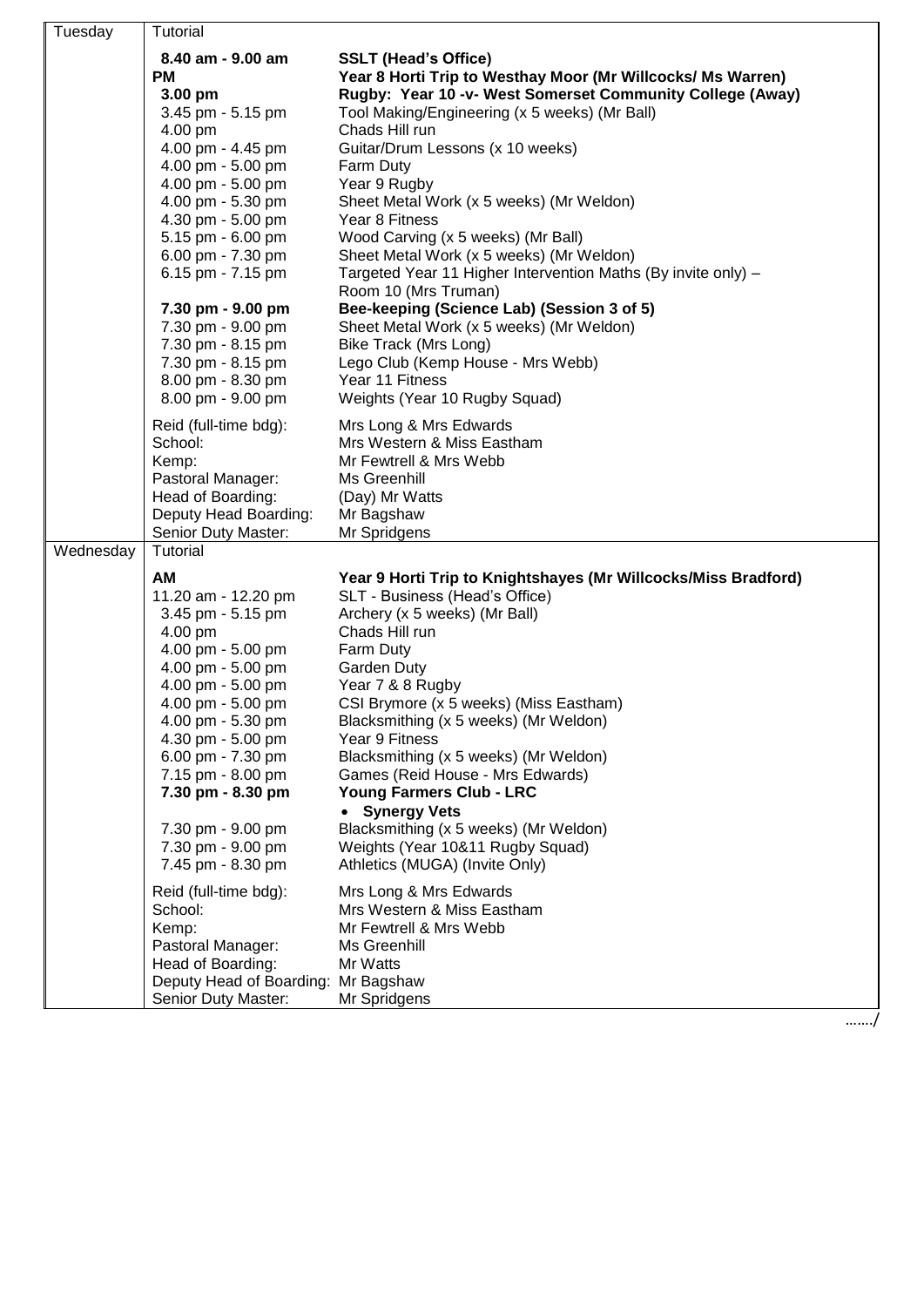| Thursday | Tutorial                                                                                                                                                                                                                                                                                                                                                                                                                   |                                                                                                                                                                                                                                                                                                                                                                                                                                                                                                                                                                                                                                                                                                                                                                  |
|----------|----------------------------------------------------------------------------------------------------------------------------------------------------------------------------------------------------------------------------------------------------------------------------------------------------------------------------------------------------------------------------------------------------------------------------|------------------------------------------------------------------------------------------------------------------------------------------------------------------------------------------------------------------------------------------------------------------------------------------------------------------------------------------------------------------------------------------------------------------------------------------------------------------------------------------------------------------------------------------------------------------------------------------------------------------------------------------------------------------------------------------------------------------------------------------------------------------|
|          | 3.45 pm<br>3.45 pm - 5.00 pm<br>3.45 pm - 5.15 pm<br>4.00 pm - 6.00 pm<br>4.00 pm<br>4.00 pm - 5.00 pm<br>4.00 pm - 5.00 pm<br>4.00 pm - 5.00 pm<br>4.00 pm - 5.00 pm<br>4.00 pm - 5.00 pm<br>4.15 pm - 5.00 pm<br>4.15 pm - 5.45 pm<br>6.00 pm - 7.00 pm<br>6.00 pm - 9.00 pm<br>6.15 pm - 7.15 pm<br>7.30 pm - 8.00 pm<br>7.40 pm - 9.00 pm<br>8.00 pm - 9.00 pm<br>8.30 pm<br>Reid (full-time bdg):<br>School:<br>Kemp: | Rugby: Year 8 -v- Bridgwater College Academy (Home)<br>Cooking Club (x 5 weeks (Mrs Western)<br>Woodwork (x 5 weeks (Mr Ball)<br>Sportshall Athletics for Year 7 & 8 @ Robert Blake<br>Chads Hill run<br>Farm Duty<br>Garden Duty<br>Year 10 & 11 Rugby<br>All Years Hockey - MUGA<br>Sewing Club (x 4 weeks) (Ms Briggs)<br>Air Hockey and PS4 Free play - School House (Miss Eastham)<br>Bike Track (Member of staff TBC)<br>Green Woodworking (x 4 weeks) (Mr Weldon)<br>Army Cadets - Cannington Det<br>All Year 11 Walk & Talk Mock (Hall) Mr Ashton & MrsTruman)<br>Football (MUGA)<br>Circuits (Year 10 & 11 Rugby Squad)<br>Weights (Invite Only)<br>Year 7 Book Night<br>Mrs Long & Mrs Edwards<br>Mrs Western & Miss Eastham<br>Mr Fewtrell & Mrs Webb |
|          | Pastoral Manager:<br><b>Activities Tutor:</b><br>Duty Master:<br>Head of Boarding:<br>Deputy Head of Boarding: Mr Bagshaw<br>Senior Duty Master:                                                                                                                                                                                                                                                                           | Ms Greenhill<br>Mr Blake<br>Mr Ashton<br>Mr Watts<br>Mr Spridgens                                                                                                                                                                                                                                                                                                                                                                                                                                                                                                                                                                                                                                                                                                |
| Friday   | Tutorial<br><b>ALL DAY</b><br>3.45 pm - 4.45 pm<br>4.00 pm<br>4.00 pm - 5.00 pm<br>4.00 pm - 5.00 pm<br>4.00 pm - 5.00 pm<br>4.00 pm - 5.00 pm<br>6.30 pm - 9.45 pm                                                                                                                                                                                                                                                        | Get into Sports Conference @ Westfield, Yeovil (Ms Warren)<br>X-Box Freeplay - Reid House<br>Chads Hill run<br>Farm Duty<br><b>Garden Duty</b><br>Weekly Pool Competition with prizes (Kemp House - Mrs Webb)<br>Leadership Team Prep<br>Rugby Match: North Petherton -v- Bridgwater @ NPRC Cost: TBC<br>(Mr Blake)                                                                                                                                                                                                                                                                                                                                                                                                                                              |
|          | Reid (full-time bdg):<br>School:<br>Kemp:<br><b>Activities Tutor:</b><br>Head of Boarding:<br><b>Activities Tutor:</b><br>Senior Duty Master:                                                                                                                                                                                                                                                                              | Mrs Long<br>(am) Mrs Western<br>(pm) Miss Eastham<br>(am) Mr Fewtrell<br>(pm) Mrs Webb<br>Mr Blake<br>Mr Watts<br>Mr Blake<br>Mr Spridgens                                                                                                                                                                                                                                                                                                                                                                                                                                                                                                                                                                                                                       |
| Saturday | 9.30 am - 12.15 pm<br>3.00 pm<br>Reid (full-time bdg):<br>Weekend Support:<br>Pastoral Manager:<br>Deputy Head of Boarding:<br>Senior Duty Master:<br>Matron:<br><b>SLT Member:</b>                                                                                                                                                                                                                                        | Apex Park, Burnham on Sea - £2 (Matron Heath)<br>Chads Hill run<br>Mr Bagshaw<br>Mr Western<br>Ms Greenhill<br>Mr Bagshaw<br>Mr Spridgens (overnight duty)<br>Matrons Heath & Trebble<br>Mrs Davis (on call by telephone)                                                                                                                                                                                                                                                                                                                                                                                                                                                                                                                                        |
| Sunday   | 2.00 pm - 3.00 pm<br>3.00 pm<br>Reid (full-time bdg):<br>School:<br>Kemp:<br>Weekend Support:<br>Sunday Duty:<br>Deputy Head of Boarding: Mr Bagshaw<br>Senior Duty Master:<br><b>SLT Member:</b>                                                                                                                                                                                                                          | Blackmore by Candlelight, Blackmore Farm - £3 (Miss Eastham)<br>Chads Hill run<br>Mr Bagshaw<br>(From 6.00 pm) Mrs Western<br>(From 6.00 pm) Mr Fewtrell<br>Mrs Western<br>Miss Eastham<br>Mr Spridgens (overnight duty)<br>Mrs Davis (on call by telephone)                                                                                                                                                                                                                                                                                                                                                                                                                                                                                                     |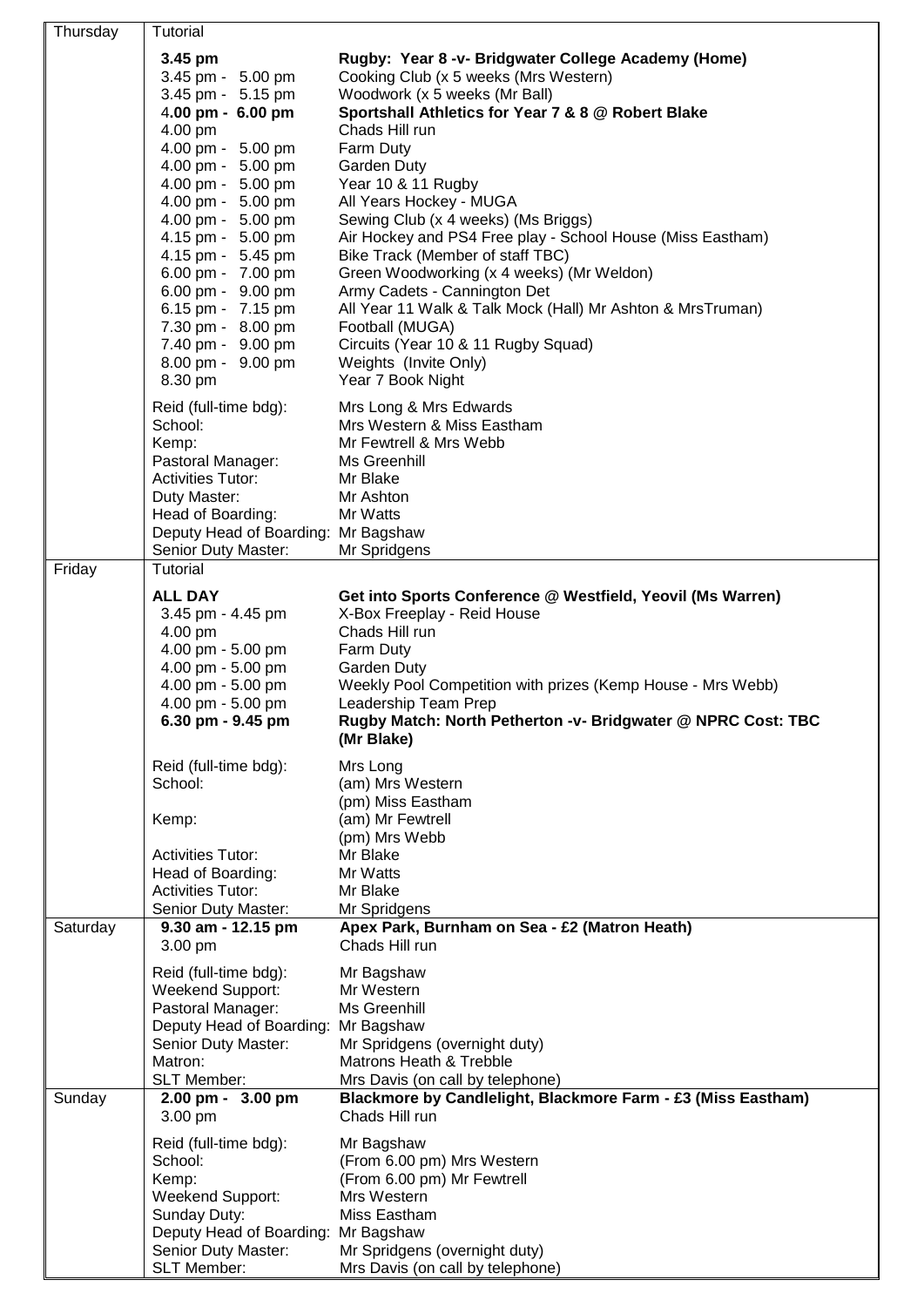| November Mocks<br>First week                       |                                                                             |                                                                                      |                                                                             |                                                                           |                                                                                      |
|----------------------------------------------------|-----------------------------------------------------------------------------|--------------------------------------------------------------------------------------|-----------------------------------------------------------------------------|---------------------------------------------------------------------------|--------------------------------------------------------------------------------------|
| Week                                               | Mon                                                                         | <b>Tues</b>                                                                          | Weds                                                                        | Thurs                                                                     | Fri                                                                                  |
|                                                    | 18 <sup>th</sup>                                                            | 19 <sup>th</sup>                                                                     | 20 <sup>th</sup>                                                            | 21 <sup>st</sup>                                                          | 22 <sup>nd</sup>                                                                     |
| Period<br>$\mathbf{1}$<br>Period<br>$\overline{2}$ | Start 9am<br>History<br>p2<br>1 hour 45mins<br>$+27$ mins<br>2 hours 12mins | Start 9am<br>Maths<br>P <sub>2</sub><br>1 hour 30mins<br>+23mins<br>1 hour 53mins    | Start 9am<br>English Lit<br>p1<br>1 hour 45mins<br>+27mins<br>2hours 12mins | Start 9am<br>Geography<br>p1<br>1 hour 30mins<br>+23mins<br>1 hour 53mins | Start 9am<br>English Lit<br>p2<br>2hour 15mins<br>+34mins<br>2hours 49mins           |
|                                                    | Landbased<br>(Retakes)<br>2 hours<br>+30mins<br>2 hours 30mins              |                                                                                      |                                                                             |                                                                           |                                                                                      |
| <b>Break</b>                                       |                                                                             |                                                                                      |                                                                             |                                                                           |                                                                                      |
| Period<br>3                                        |                                                                             |                                                                                      |                                                                             |                                                                           |                                                                                      |
| Period<br>4                                        |                                                                             |                                                                                      |                                                                             |                                                                           |                                                                                      |
| Lunch                                              |                                                                             |                                                                                      |                                                                             |                                                                           |                                                                                      |
| Period<br>5<br>Period<br>6                         | Start 2pm<br>Engineering<br>1 hour 30<br>+23mins<br>1 hour 53mins           | Start 2pm<br><b>Science</b><br>1 hour 10 mins<br>Biology<br>+18mins<br>1 hour 28mins | Start 2pm<br>DT<br>1 hour<br>+15mins<br>1hour 15mins                        | Start 2pm<br><b>ICT</b><br>1 hour 15mins<br>+19mins<br>1 hour 34mins      | Start 2pm<br><b>Business</b><br>studies<br>1 hour 30mins<br>+23mins<br>1 hour 53mins |